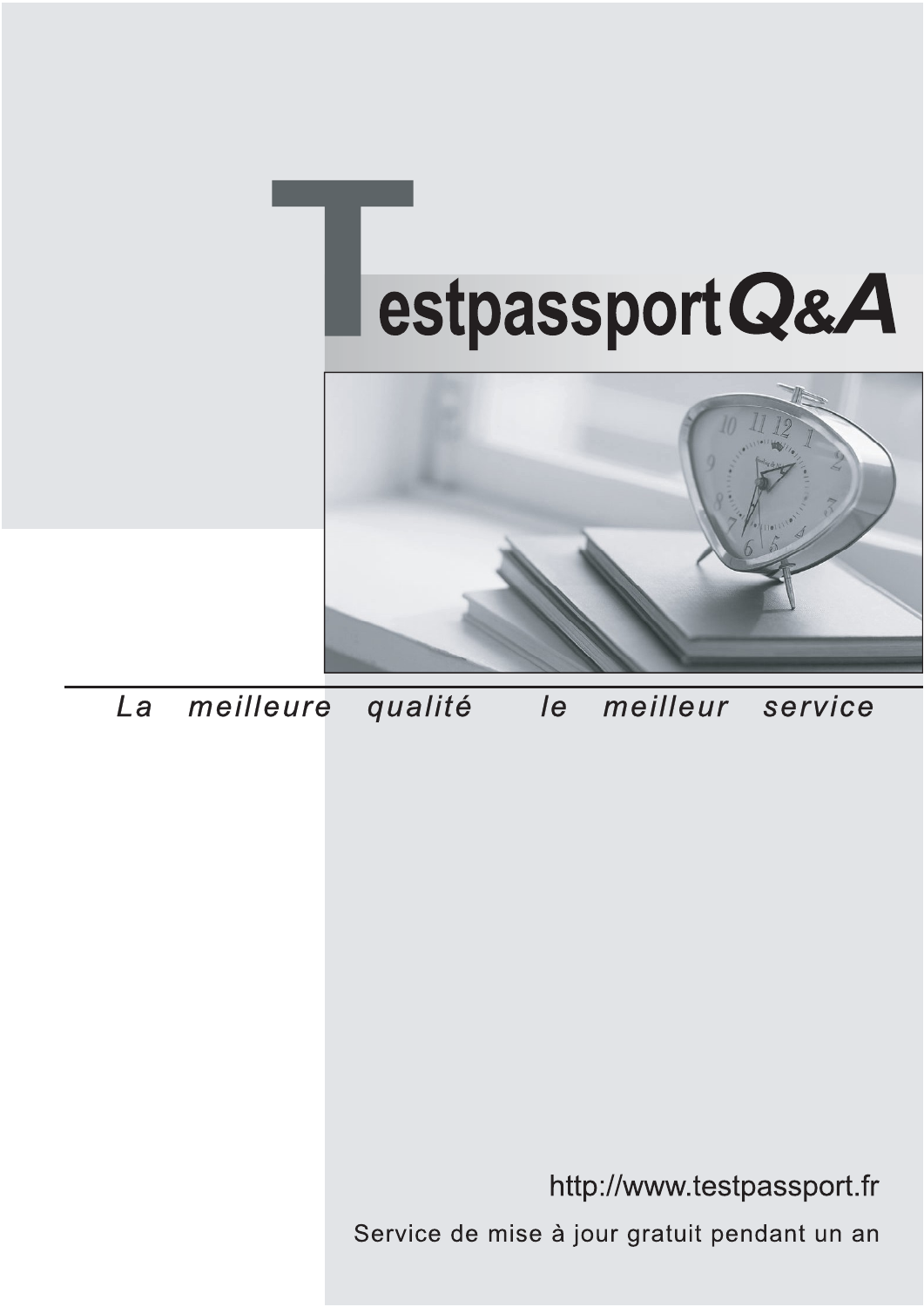# **Exam** : **6005.1**

**Title** : Avaya Communication Server 1000 Implementation Exam

## **Version** : DEMO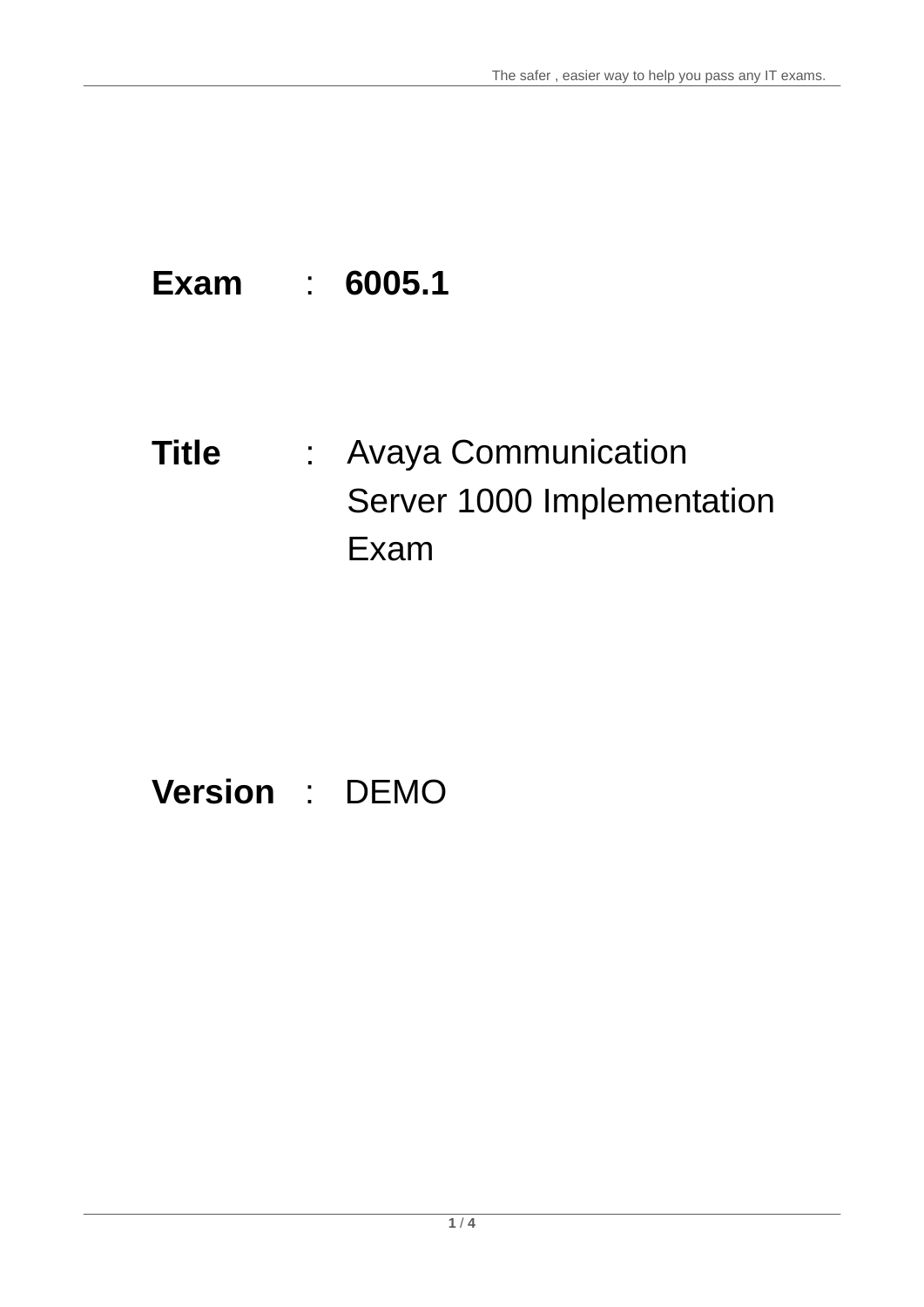1.A customer is preparing to install software on the CPMG Server and would like to display the boot sequence on the system terminal for the BIOS ROM, and Operating System Which port on the CPMG services this information?

- A. Frontface TTY Port 2
- B. Frontface TTY Port 1
- C. Backplane 3-port connection TTY Port 0
- D. Frontface Embedded LAN (ELAN) port0

#### **Answer:** B

2.A customer purchased a new Communication Server 1000E SA system with five media gateways which include MG 1: CPMG (Call Server, Signaling Server, Media Gateway Controller) MG2: Media Gateway Controller MG3: Media Gateway Controller MG4: Media Gateway Controller MG5: Media Gateway Controller Which statement is true regarding the configuration of Media Gateway 1.?

A. The Call Server and Media Gateway share the same ELAN IP address

B. The Call Server, Signaling Server, and Media Gateway share the same ELAN IP address.

- C. The Call Server and Media Gateway have different IP addresses
- D. The call Server, Signaling Server, and Media Gateway have different IP addresses

#### **Answer:** C

3.A technician is upgrading an exiting option 11C Rls. 5.5 system to a Communication Server (CS) 1000E Rls. 7.0 standard Availability with a single Media Gateway 1000E chasses . A CPMG, Co-Resident Server card is being deployed during the upgrade. This is a stand-alone system that is not part of a larger network so the CPMG will act as its own Primary Security Server Which supplication deployment combination will be deployed on the CPMG server for this customer?

- A. CS+SS+EM
- B. CS+SS+SIPL
- C. CS+SS
- D. CS+SS+NRS
- **Answer:** A

4.A technician has previously scheduled Subscriber Manager to build a new telephone account for the subscriber John Smith at midnight. However, the next morning it is discovered an account has not been provisioned What should be done next?

- A. Look at ss\_common logs in Linux base
- B. Within UCM, look at OAM logs under Tools->logs
- C. Within UCM, look at Security Event logs under Tools-> logs
- D. Look at cs\_console logs in Linux base

#### **Answer:** B

5.A Customer has deployed a Communication Server000 Rls. 7.0 system at their site Their states department is expanding and has asked that five new telephones be added with the same capabilities as the existing telephones in the department Which programming command should be used to complete this task?

A. Move to DN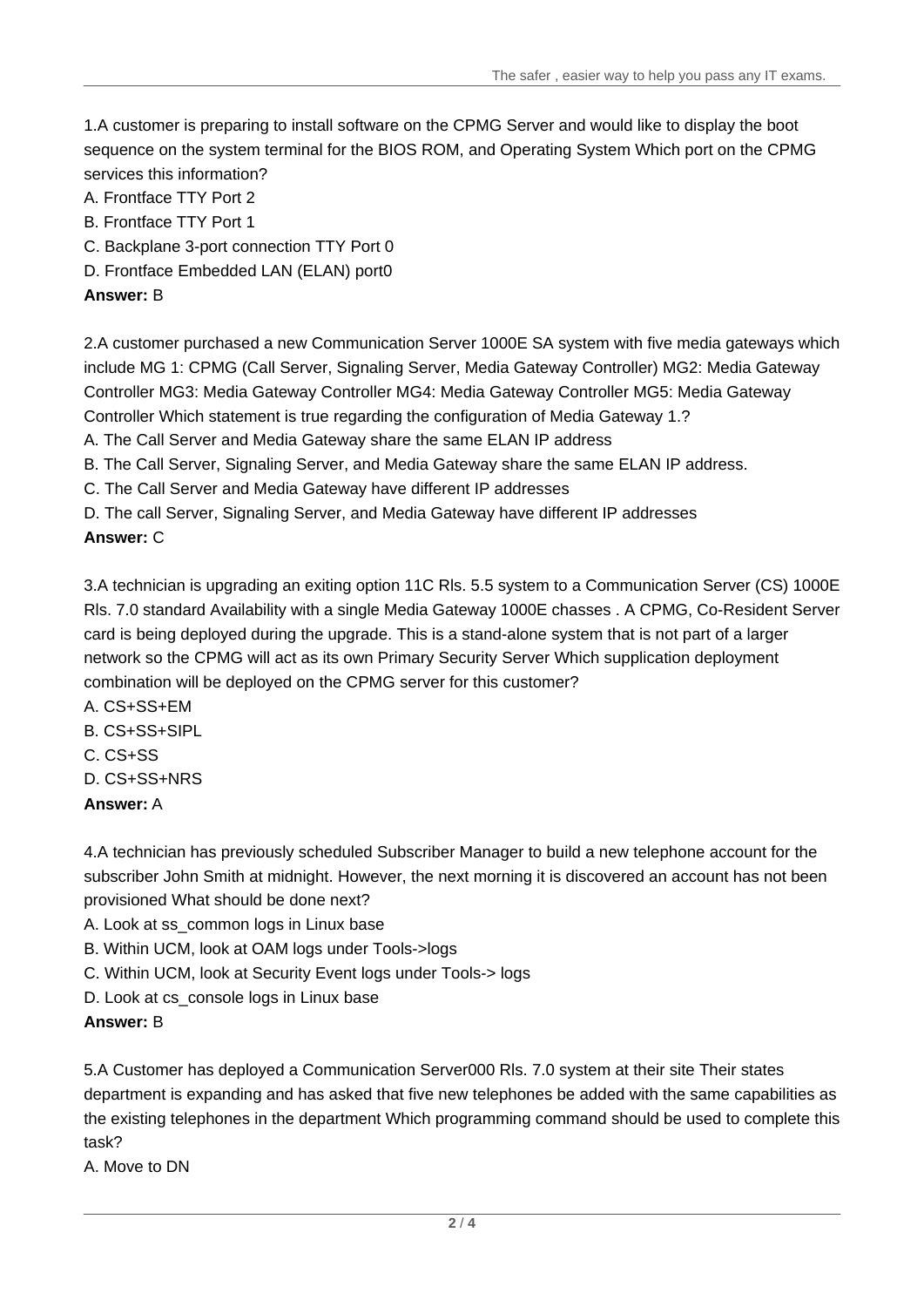B. Move form TN C. Copy from DN D. Copy from TN **Answer:** D

6.A technician is planning to implement a single IP telephony node for a Co-Resident Communication Server (CS) 1000E system at release 7.0 Which components can be configured within the node? A. Virtual trunk gateways, virtual loops, Personal directory, IM and presence publisher

B. SMRN for MAS, SIP Line Gateway, Personal Directory

C. IP Media services, SIP Line Gateway, Personal directory, SIP Gateway

D. SIP Line Gateway, TPS, Personal directory, AML link, Voice gateway codecs

**Answer:** C

7.A CUSTOMER WITH A Communication Server (CS) 1000E Rls. 5.5 with two IPMGs is upgrading their system to release 7.0 The upgraded system will have two IP Media Gateways Which two statements are true regarding DSP resources for the IP Media Gateways in the upgraded system? (Choose two) A. DSP resources are no longer required for inter-IPMG calls

B. DSP resources are localized to a particular IPMG where the DSP resource is located

C. DSP resources are considered system resources and are not localized to a particular chassis

D. DSP resources are required for TDM to IP calls

### **Answer:** B, D

8.A customer has asked if the Communication Server (CS) 1000 Rls, 7.0 system can prowde Executive users with the ability to selectively drop people that have been added to a conference Based on the print-outs and assuming the CSD Key has been programmed and the Class of Service assigned is CDCA which capabilities are current available to the user of extension 2006?

A. The user can not see the conference display count or selectively disconnect callers

B. The user can see the conferee display count and can selectively disconnect callers

C. The user can see the conferee display count but can not selectively disconnect callers

D. The user cannot see the conferee display count but can selectively disconnect callers

#### **Answer:** B

9.A customer has deployed a Communication Server (CS) 1000 Ris.7.0 system at their site, and have asked that a swap using the using the Element Manager Pones tool on the two telephone sets shown in the print-out be performed What should the customer be told regarding this request?

A. These two telephones cannot be swapped because they do not have compatible TN types

B. These two telephones can be swapped because they are both assigned to TGAR 1

C. These two telephones can be swapped because they both have the same VCE Class of service

D. These two telephones can not be swapped because they are not in the same Call Pickup group

#### **Answer:** A

10.A customer has installed a Media Gateway Controller (MGC) and would like to change the baud rite settings for the SDI ports, The bind rates for all Serial Data Interface (SDI) ports on the MGC are configurable through Call Server Which overlay is used to configure the MGC SDI ports?